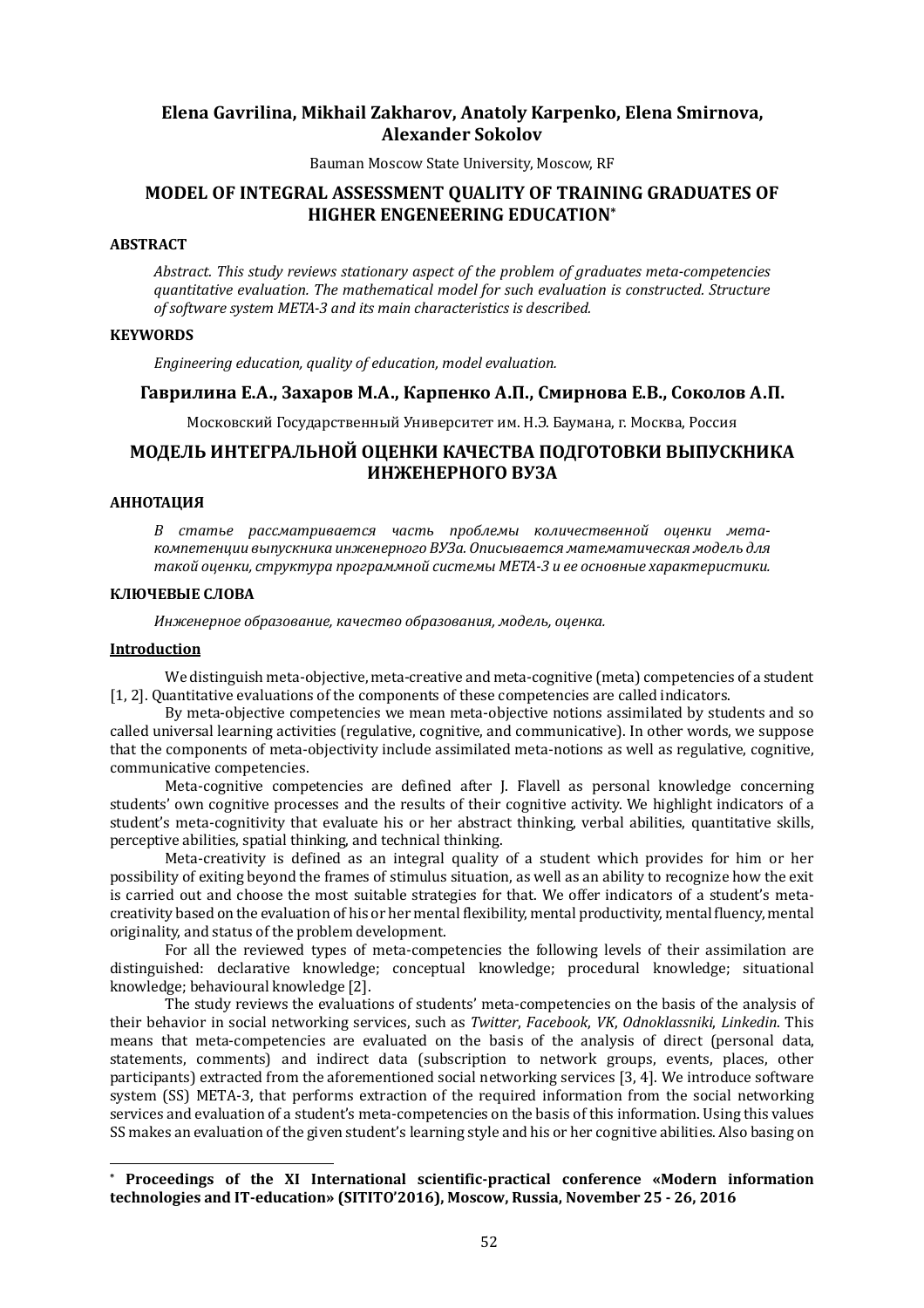the latter evaluations SS forms an evaluation of student's cognitive abilities, as well as evaluation of his or her type of behavior. The system is aimed at use in educational institutions and HR departments of companies.

#### **Mathematical model**

We introduce the following symbols:  $M = (m_{\overline{i}}, i \in [1:3])$  is a fixed set of meta-competencies in review, thus  $m_1, m_2, m_3$  are accordingly meta-objectivity, meta-cognitivity, and meta-creativity;  $S_i^- = (s_{i,j},\,j\in[1\!:\!|S_i^-|])$  ,  $i\in[1\!:\!3]$  is a set of sub-meta-competencies of meta-competency  $m_i$  , where  $\big|S_i^$ is a number of these sub-meta-competencies;  $F_i = F_i$   $(f_{i,j}, j \in [1: |S_i|])$ ,  $i \in [1:3]$  is a set of integral evaluations of the level of meta-competency  $m_i$ , where  $f_{i,j}$  is an evaluation of the level of sub-metacompetency  $s_{i,j}$ ;  $A_{i,j} = (a_{i,j,k}, k = [1: |A_{i,j}|])$ ,  $i = [1:3]$ ,  $j \in [1: |s_{i,j}|]$  is a vector of characteristic features (VCF), that define a level of sub-meta-competency  $s_{i,j}$ , where  $|s_{i,j}|$  is a length of this vector. Names of the sub-meta-competencies and components of VCF, as well as their numbers are defined by an expert during software system setup procedure.

We use the so-called expanded matrix mathematical model (MMM) for quantitative evaluation of meta-competencies (table 1). The following abbreviations are used in the table: MC – meta-competency; MO – meta-objectivity; MCg – meta-cognitivity; MCr – meta-creativity; SubMC – sub-meta-competency.

| МC                     | Level   | SubMC                   | Level                   | VCF                     |
|------------------------|---------|-------------------------|-------------------------|-------------------------|
| MO,                    | $F_{1}$ | $S_{1,1}$               | $f_{1,1}$               | $A_{1,1}$               |
| $m_{1}$                |         |                         |                         |                         |
|                        |         | $S_{1,K}$ , $K =  S_1 $ | $f_{1,K}$ , $K =  S_1 $ | $A_{1,K}$ , $K =  S_1 $ |
| MCg,<br>m <sub>2</sub> | $F_{2}$ | $S_{2,1}$               | $f_{2,1}$               | $A_{2,1}$               |
|                        |         |                         |                         |                         |
|                        |         | $S_{2,K}$ , $K =  S_2 $ | $f_{2,K}$ , $K =  S_2 $ | $A_{2,K}$ , $K =  S_2 $ |
| MCr,<br>m <sub>3</sub> | $F_{3}$ | $S_{3,1}$               | $f_{3,1}$               | $A_{3,1}$               |
|                        |         | $\cdots$                |                         |                         |
|                        |         | $S_{3,K}$ , $K =  S_3 $ | $f_{3,K}$ , $K =  S_3 $ | $A_{3,K}$ , $K =  S_3 $ |

Table 1. Expanded matrix mathematical model for *auantitative evaluation of students' meta-competencies*

The following values should also be defined: *T* – evaluation of learning style of the given student;  $I$  - evaluation of his or her cognitive abilities;  $V$  – student's way of thinking, which is formed on the basis of his or her learning style and ways of thinking; *B* – type of student's behavior.<br>We believe that evaluations of competencies and meta-competencies

We believe that evaluations of competencies and meta-competencies are defined on integer scales  
\n
$$
\Lambda(F_i) = (\lambda_{\min}(F_i), ..., \lambda_{\max}(F_i)), \ \Lambda(f_{i,j}) = (\lambda_{\min}(f_{i,j}), ..., \lambda_{\max}(f_{i,j}))
$$
\n(1),

where  $\lambda_{min}$  ( $\cdot$ ),  $\lambda_{max}$  ( $\cdot$ ) are lower and upper evaluations, accordingly. Scales are defined by an expert during software system setup procedure. Evaluations of learning style, cognitive abilities, way of thinking мышления and students' type of behavior are determined accordingly on linguistic scales

$$
\Lambda(T) = (t_1, t_2, ..., t_{|T|}), \Lambda(I) = (i_1, i_2, ..., i_{|I|}), \quad \Lambda(V) = (v_1, v_2, ..., v_{|V|}), \quad \Lambda(B) = (b_1, b_2, ..., b_{|B|})
$$
 (2),  
which are also defined by an event during software system setup procedure.

which are also defined by an expert during software system setup procedure.

### **Structure of SS META-3 and its main characteristics**

Software system has a client/server architecture and contains client and server ends. Components of client end: administration module; students' user interface module; teachers' user interface module. Components of server end: setup module; data collection module; data analysis module; skills evaluation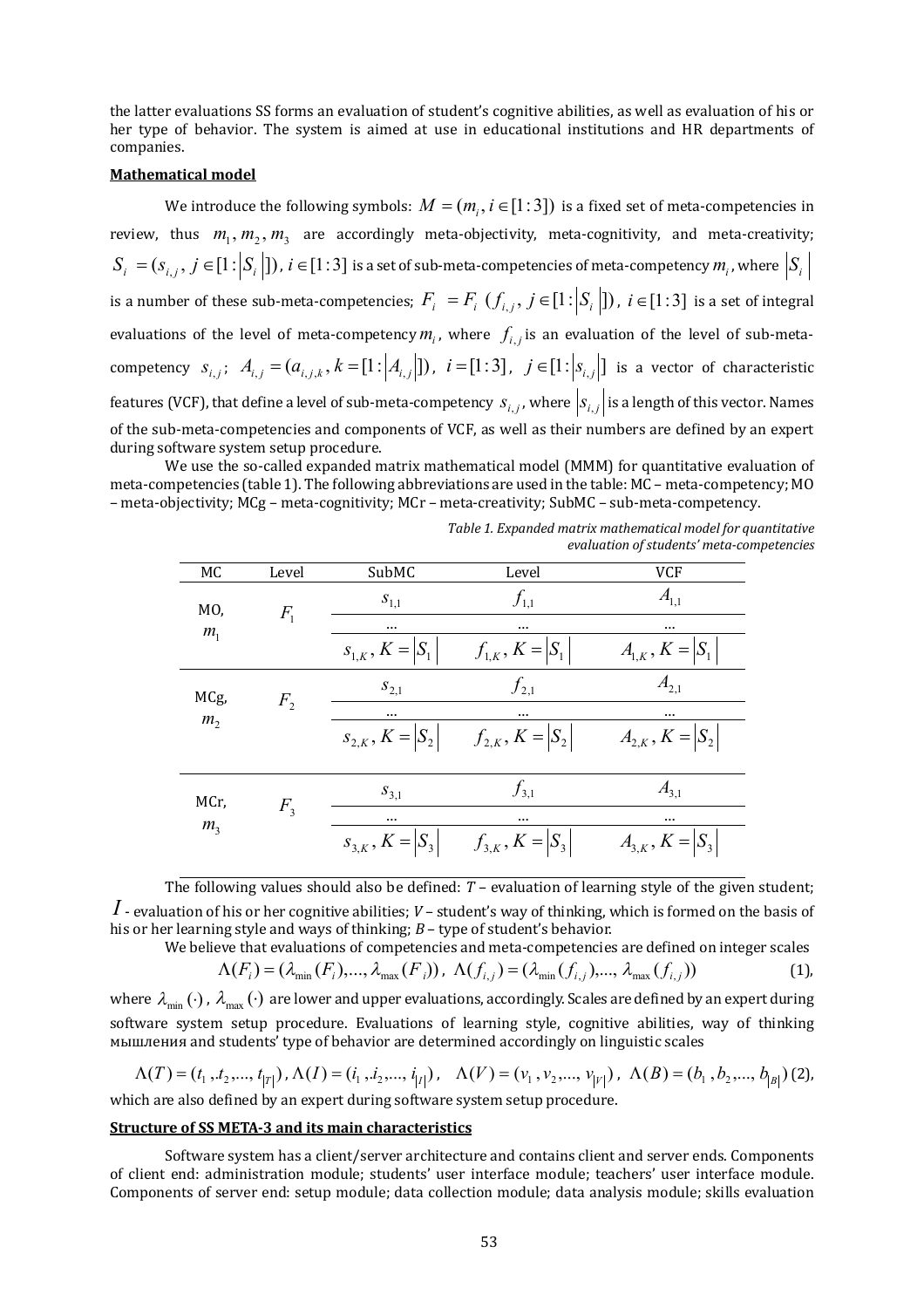module; module for storage of large extra data volumes, which includes server for databases of study materials in text files, file repository of graphic materials, streaming data server for storage of audio and video records.

Software system is designed with the use of cloud technologies and services. This solution provides an opportunity to get dynamic, available on request, self-sufficient, and scalable services of cloud calculations (up to the level of business processes). Software system functions under the control of network operating system like Linux powered by free software and uses open components. Client end of software system provides function access through web browsers of the recent versions. Software system uses DBMS like MySQL.

### **Client end of software system**

*Administration module.* This module realizes the following main functions: addition, removal and authentication of users; control and demarcation of access rights (including students' access to the functions of software system listed below); user groups' management; storage and editing of user data; assignment of default values for free parameters related to client end.

*Students' user interface module*. This module provides the following main functions: extraction of student's VCF from different user environments (social networks, *MOOC*-environment, *LMS*, electronic learning resources (ELR)); calculation of normalized evaluations of the student's sub-meta-competencies based on the VCF; determination of all three student's meta-competencies by means of an applicable trained strategy; likewise, determination of the student's learning style and cognitive abilities; likewise, determination of student's behavior type in specified user environment.

*Teachers' user interface module* performs the following main functions: extraction student's VCF, from different user environments; calculation of normalized evaluations of the student's sub-metacompetencies based on the VCF; determination of all three student's meta-competencies by means of an applicable trained strategy; likewise, determination of the student's learning style and cognitive abilities; likewise, determination of student's behavior type in electronic learning system; formation of subjectoriented student groups; formation of student groups with the purpose of development of synergetic effect within these groups.

#### **Server end**

*Setup module* provides assignment by the expert of values for free parameters of the used methods and algorithms (table 2).

As predefined proximity measure  $\,\rho(F_{i,k_1},F_{i,k_2})\,$  for all the meta-competencies we use Euclidean vector norm

$$
\rho(F_{i,k_1}, F_{i,k_2}) = \|F_{i,k_1}, F_{i,k_2}\| = \sqrt{\sum_{j=1}^{|F_i|} (f_{i,j,k_1} - f_{i,j,k_2})^2}
$$
(3).

We use the following learning styles by default  $(|T|=4)$  :  $t_1$  - activist,  $t_2$  - reflector,  $t_3$  - theorist,  $t_4$  - pragmatist. Likewise, the following cognitive abilities are predefined in the software system ( $|I|\,{=}\,5$  ):  $i_1$  - disciplinary,  $i_2$  - synthesizing,  $i_3$  - creating,  $i_4$  - respectful,  $i_5$  - ethical. There are following default types of student's behavior in electronic learning system:  $b_{\!\scriptscriptstyle 1}$  - activist,  $b_{\!\scriptscriptstyle 2}$  - reflector,  $b_{\!\scriptscriptstyle 3}$  - theorist,  $b_{\!\scriptscriptstyle 4}$  - pragmatist.

| Table 2. Predefined software system settings (for VKontakte social |
|--------------------------------------------------------------------|
| networking service)                                                |

| Meta-                                  | Sub-meta-                         | VCF                                       | Meta-       | Sub-meta-        |  |  |  |
|----------------------------------------|-----------------------------------|-------------------------------------------|-------------|------------------|--|--|--|
| competency                             | competency                        |                                           | competency  | competency       |  |  |  |
| Meta-                                  | Regulativity (R)                  | portfolio and other<br>Availability<br>of | Meta-       | Regulativity (R) |  |  |  |
| objectivity                            | Communicativity                   | achievements; their range and number;     | objectivity |                  |  |  |  |
| (MO)                                   | (C)                               | horizontal and/or vertical professional   | (M0)        |                  |  |  |  |
|                                        | Insightfulness (I)                | mobility.                                 |             |                  |  |  |  |
|                                        |                                   | Number of                                 |             | Communicativity  |  |  |  |
|                                        |                                   | contacts/subscribers/followers/groups     |             | (C)              |  |  |  |
| in which a student participates; likes |                                   |                                           |             |                  |  |  |  |
|                                        | received by him or her; number of |                                           |             |                  |  |  |  |
| comments to his or her posts; number   |                                   |                                           |             |                  |  |  |  |
| of his or her comments to the posts of |                                   |                                           |             |                  |  |  |  |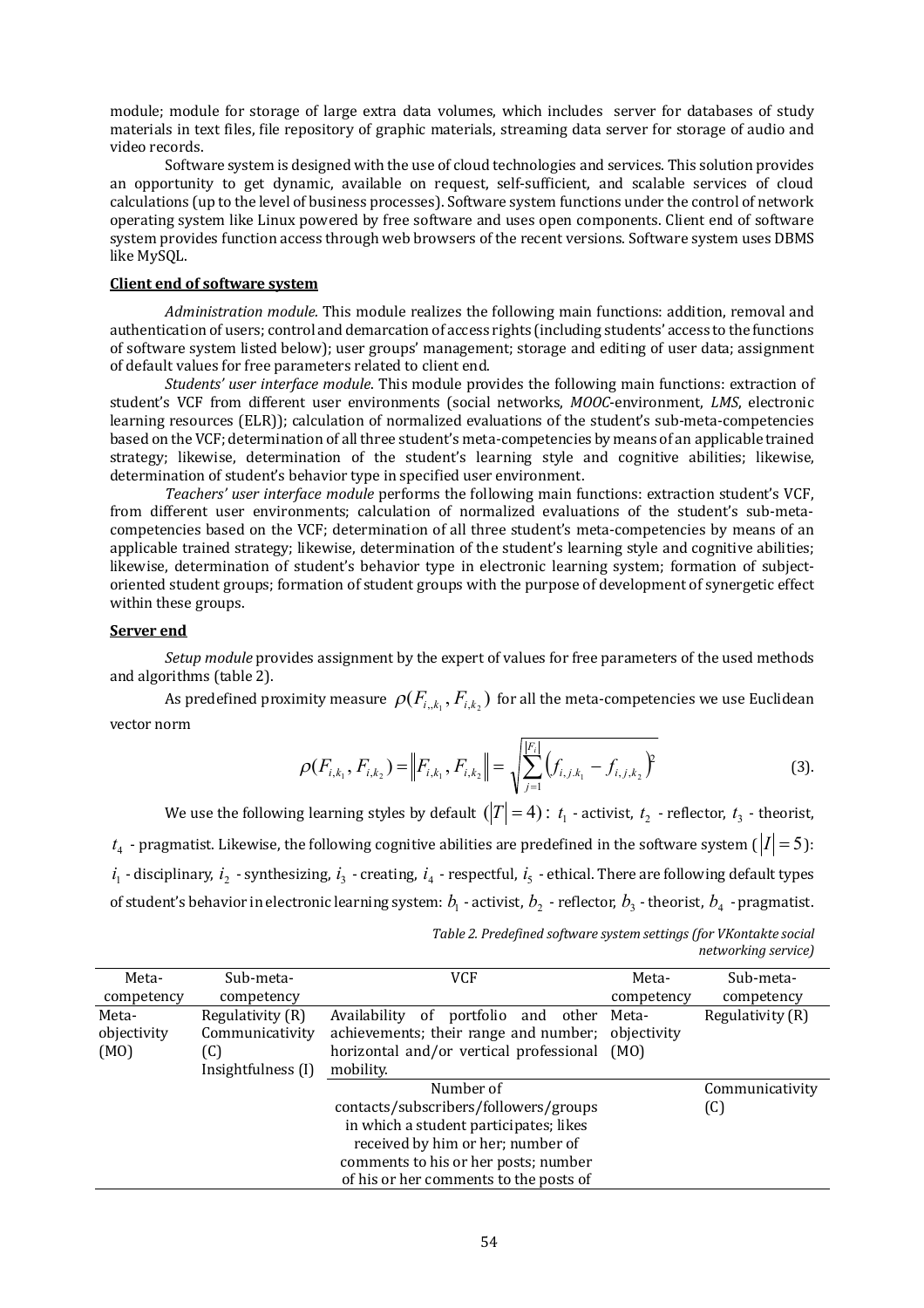|                              |                                                                          | other network users.                                                                                                                                                                                                                                                                                    |                              |                                                   |
|------------------------------|--------------------------------------------------------------------------|---------------------------------------------------------------------------------------------------------------------------------------------------------------------------------------------------------------------------------------------------------------------------------------------------------|------------------------------|---------------------------------------------------|
|                              |                                                                          | Width of interests; number of<br>professional groups, in which a student<br>participates; breadth of vocabulary; use<br>of sign-symbolic means, general<br>solution patterns; performance of logic<br>operations of comparison, analysis,<br>generalization, classification; analogy<br>identification. |                              | Insightfulness (I)                                |
| Meta-<br>cognitivity<br>(MC) | Abstract<br>and<br>mathematical<br>thinking (A&M)<br>Verbal<br>abilities | Number of specialized groups in which a<br>student participates; areas of his or her<br>professional activities; use of abstract (MC)<br>notions.                                                                                                                                                       | Meta-<br>cognitivity         | Abstract<br>and<br>mathematical<br>thinking (A&M) |
|                              | (VA)<br>Perceptive                                                       | Syntactic complexity of texts.                                                                                                                                                                                                                                                                          |                              | abilities<br>Verbal<br>(VA)                       |
|                              | abilities (PA)                                                           | Proportion of added music, texts, video,<br>etc.                                                                                                                                                                                                                                                        |                              | Perceptive<br>abilities (PA)                      |
| Meta-                        | thinking<br>Spatial<br>(ST)                                              | (Supposedly it could be evaluated only in<br>electronic learning environment).                                                                                                                                                                                                                          |                              | thinking<br>Spatial<br>(ST)                       |
| creativity                   | Technical                                                                | Professional orientation                                                                                                                                                                                                                                                                                |                              | Technical                                         |
| (MCr)                        | thinking (TT)                                                            | (technical/humanities); use of special                                                                                                                                                                                                                                                                  |                              | thinking (TT)                                     |
|                              | Mental flexibility,                                                      | notions.                                                                                                                                                                                                                                                                                                |                              |                                                   |
|                              | (MFx)                                                                    | Volume of generated content; its<br>diversity; number of diverse groups in<br>which a student participates.                                                                                                                                                                                             | Meta-<br>creativity<br>(MCr) | Mental flexibility,<br>(MFx)                      |

Formation of subject-oriented student groups will be carried out by default in compliance with the following cognitive abilities: visual (simultaneous), lateral, critical, divergent, and combined. Formation of educational groups of students based on their immersion in various synergetic situations proceeds from the following default types of these situations: cumulative, emergent, cognitive-bioinformative resonance. An expert has an opportunity to assign degree of complexity on non-dimensional scale  $\Lambda(W)$  for each of

synergetic situations defined in the software system.

Data collection module realizes the following main functions: formation of learning and test samples of students; extraction of students' VCF from different user environments.

1) During the process of formation of learning and test samples administrator of the software system (expert) has an opportunity to set sizes of learning and test samples, specify sources from which students' VCF should be extracted. After determination of VCF for each of the subjects of the samples and calculation of evaluations of all the students' sub-meta-competencies on this basis we obtain learning and test samples

$$
\langle U^L, \{f_{i,j,k}\}\rangle, \langle U^T, \{f_{i,j,k}\}\rangle
$$
 (4).

Software system permits the situation when evaluations of some or all VCF components for a given student were received from different sources.

2) Software system provides extraction of students' VCF from different user environments: social networking services, *MOOC*-environment, *LMS*, ELR.

*Data analysis module* performs calculation on the basis of the evaluations of student's sub-metacompetencies specified by VCF, normalization of calculated evaluations.

1) For calculation of evaluations of sub-meta-competencies on the basis of student's VCF we use classical additive scalar convolution of the form

$$
f_{i,j} = \sum_{k} \varpi_{i,j,k} \ a_{i,j,k} \tag{5}
$$

where  $\varpi_{i,j,k}$  is a weighting factor formalizing relative importance of characteristic feature  $a_{i,j,k}$  in a row of other components. Weighting factors are assigned by an expert according to his or her preferences, so that more "loaded" feature corresponds to a bigger value of weighting factor. We use unit values of all the weighting factors as predefined.

2) All the values  $F_i\,$  ,  $f_{i,j}$  ,  $a_{i,j,k}$  are normalized as per following pattern (pattern is shown for value

*Fi* ).

а) Let us assume that somehow software system's database accumulated unnormalized evaluations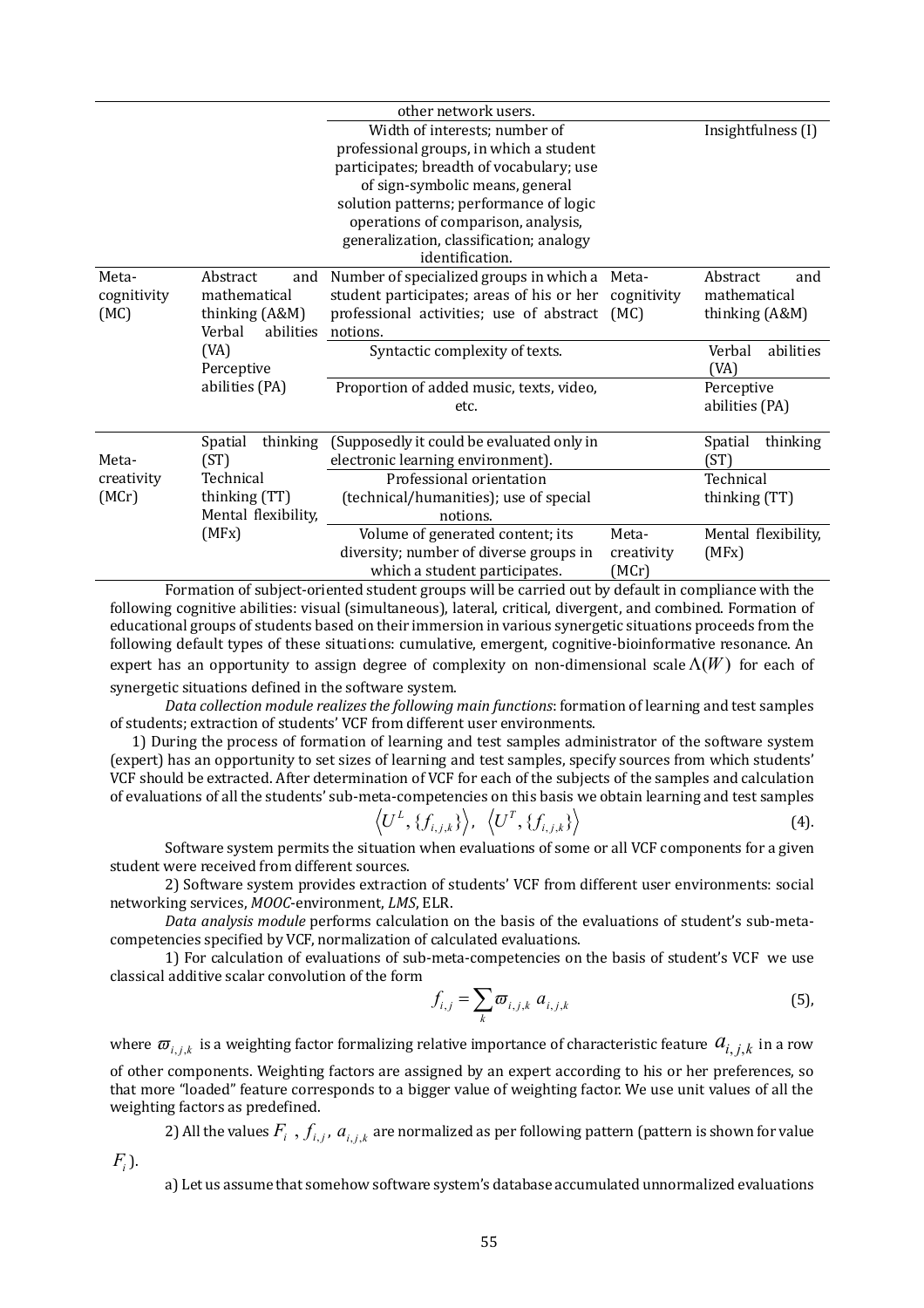$F_{i,k}, k \in [1 \colon ]U|]$  of value  $F_i$ , where  $|U|$  is a size of a learning sample;  $i \in [1 \colon ]3]$ .

- б) Let us find minimal and maximal evaluations  $F_i^{\text{min}}$  ,  $F_i^{\text{max}}$  accordingly.
- в) Normalized evaluations of values  $F_{i, k}, k \in [1:N]$  we determine by formula

$$
\widetilde{F}_{i,k} = \frac{F_{i,k} - F_i^{\min}}{F_i^{\max} - F_i^{\min}}, k \in [1:N]
$$
\n(6)

It should be noted that in these designations construction of scale  $\,Lambda(F_{\!i})\,$  is reduced to division of interval  $\left[F_i^{\min}; F_i^{\max}\right]$  to a required number of sub-intervals, so that  $\lambda_{\min}(F_i)=F_i^{\min}, \ \ \lambda_{\max}(F_i)=F_i^{\max}.$  $\lambda_{\min}(F_i) = F_i^{\min}, \ \ \lambda_{\max}(F_i) = F_i^{\min}$ 

*Skills evaluation module* performs the following functions: learning of all the used strategies for the purpose of determination of meta-competencies, including verification of learning accuracy by means of test sample and, if proved necessary, continuation of learning of the specified strategies; similar learning for the purpose of determination of learning style and cognitive abilities; learning for the purpose of determination of way of thinking; learning for the purpose of determination of student's behavior type in the specified user environments; visualization of learning results.

1) Learning of the used strategies for the purpose of determination of meta-competencies is performed on the basis of the sample  $\langle U^L,\{f_{i,j,k}\}\rangle$  . The following types of machine learning are employed: supervised learning; unsupervised learning; semi-supervised learning; reinforcement learning (genetic algorithms); active learning; multitask learning [5 - 9].

-Supervised learning (classification). We use the following algorithms as classifiers: logistic regression; artificial neural networks; support vector machine; k-nearest neighbors algorithm.

-Unsupervised learning (clustering). For clustering we use the *k-means* method (*Hartigan-Wong*  algorithm) and either a number of clusters set by user or an automatically determined number of clusters.

-Semi-supervised learning. We use the method of *self-training* with the following main concept: unlabeled data classified with a high level of confidence is added to the initial learning sample and after that classifier uses the augmented sample.

-Reinforcement learning (genetic algorithms) is performed as multi-objective optimization which is applied for classifier learning based on support vector machine. During optimization model parameters and kernel type are set simultaneously by means of genetic algorithm (*NSGA*-II and others).

-Active learning. *Uncertainty Sampling* technique is applied: questionable cases, when observation may belong to several classes, are presented to expert for labeling. After the labeling these observations are placed to the learning sample and classifier is retrained.

-Multitask learning is performed as multi-task method *kNN*.

2) Learning for the purpose of evaluation of learning style and cognitive abilities. Learning is carried out on the basis of the sample $\left\langle U^{L},\{f_{i,j,k}\}\right\rangle$ . Evaluation of learning style and cognitive abilities is performed on the basis of the following types of machine learning: supervised learning; unsupervised learning.

3) Learning for the purpose of determination of way of thinking. Learning is carried out on the basis of the sample  $\left\langle U^L,\{t_k\},\{i_k\}\right\rangle$  , i.e. on the basis of previously obtained evaluations of learning style and cognitive abilities. The following types of machine learning are applied: supervised learning; unsupervised learning.

4) Learning for the purpose of determination of student's behavior type in the specified user environments. Two learning types are used: on the basis of the sample  $\left\langle U^{L},\{f_{i,j,k}\}\right\rangle$  ; on the basis of the

sample $\left\langle U^{L},\{t_{k}\},\{i_{k}\}\right\rangle$ . In both cases the following types of machine learning are applied: supervised learning; unsupervised learning.

5) Visualization of learning results. There is an augmentable range of visualization methods with the possibility of addition including method of parallel coordinates and scatter matrix method as predefined.

*Module for storage of large data volumes.* The module includes server for databases of study materials in text files, file repository of graphic materials, streaming data server for storage of audio and video records